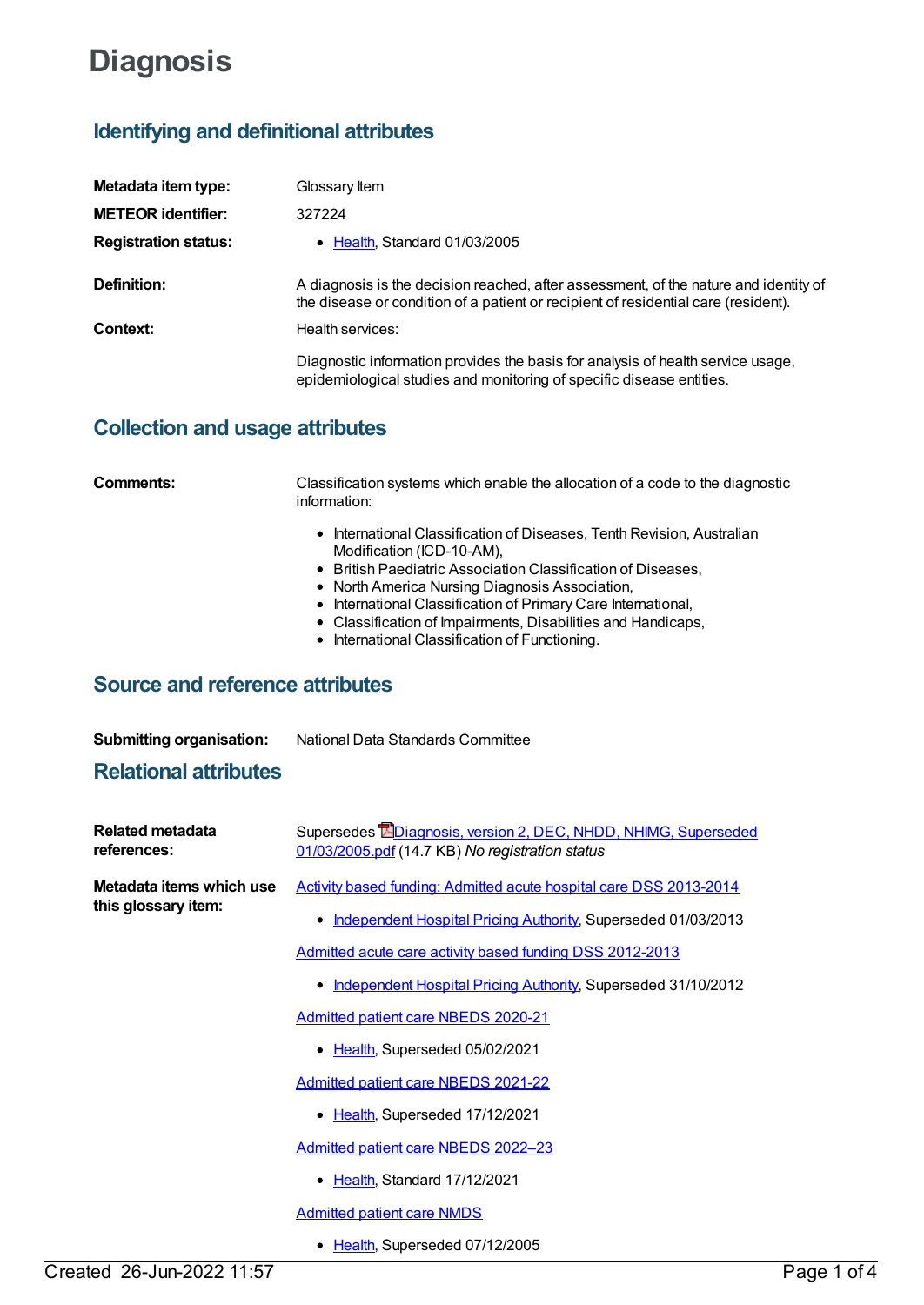[Admitted](https://meteor.aihw.gov.au/content/334023) patient care NMDS 2006-07

• [Health](https://meteor.aihw.gov.au/RegistrationAuthority/12), Superseded 23/10/2006

[Admitted](https://meteor.aihw.gov.au/content/339089) patient care NMDS 2007-08

• [Health](https://meteor.aihw.gov.au/RegistrationAuthority/12), Superseded 05/02/2008

[Admitted](https://meteor.aihw.gov.au/content/361679) patient care NMDS 2008-09

• [Health](https://meteor.aihw.gov.au/RegistrationAuthority/12), Superseded 04/02/2009

[Admitted](https://meteor.aihw.gov.au/content/374205) patient care NMDS 2009-10

• [Health](https://meteor.aihw.gov.au/RegistrationAuthority/12), Superseded 22/12/2009

[Admitted](https://meteor.aihw.gov.au/content/386797) patient care NMDS 2010-11

• [Health](https://meteor.aihw.gov.au/RegistrationAuthority/12), Superseded 18/01/2011

[Admitted](https://meteor.aihw.gov.au/content/426861) patient care NMDS 2011-12

- [Commonwealth](https://meteor.aihw.gov.au/RegistrationAuthority/10) Department of Health, Recorded 16/07/2015
- [Health](https://meteor.aihw.gov.au/RegistrationAuthority/12), Superseded 11/04/2012

[Admitted](https://meteor.aihw.gov.au/content/466132) patient care NMDS 2012-13

• [Health](https://meteor.aihw.gov.au/RegistrationAuthority/12), Superseded 02/05/2013

[Admitted](https://meteor.aihw.gov.au/content/491555) patient care NMDS 2013-14

• [Health](https://meteor.aihw.gov.au/RegistrationAuthority/12), Superseded 11/04/2014

[Admitted](https://meteor.aihw.gov.au/content/535047) patient care NMDS 2014-15

• [Health](https://meteor.aihw.gov.au/RegistrationAuthority/12), Superseded 13/11/2014

[Admitted](https://meteor.aihw.gov.au/content/588909) patient care NMDS 2015-16

• [Health](https://meteor.aihw.gov.au/RegistrationAuthority/12), Superseded 10/11/2015

[Admitted](https://meteor.aihw.gov.au/content/612171) patient care NMDS 2016-17

• [Health](https://meteor.aihw.gov.au/RegistrationAuthority/12), Superseded 05/10/2016

[Admitted](https://meteor.aihw.gov.au/content/641349) patient care NMDS 2017-18

• [Health](https://meteor.aihw.gov.au/RegistrationAuthority/12), Superseded 25/01/2018

[Admitted](https://meteor.aihw.gov.au/content/676382) patient care NMDS 2018-19

- ACT Health [\(retired\)](https://meteor.aihw.gov.au/RegistrationAuthority/9), Candidate 09/08/2018
- [Health](https://meteor.aihw.gov.au/RegistrationAuthority/12), Superseded 12/12/2018

[Admitted](https://meteor.aihw.gov.au/content/699728) patient care NMDS 2019-20

• [Health](https://meteor.aihw.gov.au/RegistrationAuthority/12), Superseded 18/12/2019

[Admitted](https://meteor.aihw.gov.au/content/713850) patient care NMDS 2020–21

• [Health](https://meteor.aihw.gov.au/RegistrationAuthority/12), Superseded 05/02/2021

[Admitted](https://meteor.aihw.gov.au/content/728439) patient care NMDS 2021–22

• [Health](https://meteor.aihw.gov.au/RegistrationAuthority/12), Superseded 20/10/2021

[Admitted](https://meteor.aihw.gov.au/content/742173) patient care NMDS 2022–23

• [Health](https://meteor.aihw.gov.au/RegistrationAuthority/12), Standard 20/10/2021

Admitted subacute and [non-acute](https://meteor.aihw.gov.au/content/727327) hospital care NBEDS 2021–22

• [Health](https://meteor.aihw.gov.au/RegistrationAuthority/12), Superseded 20/10/2021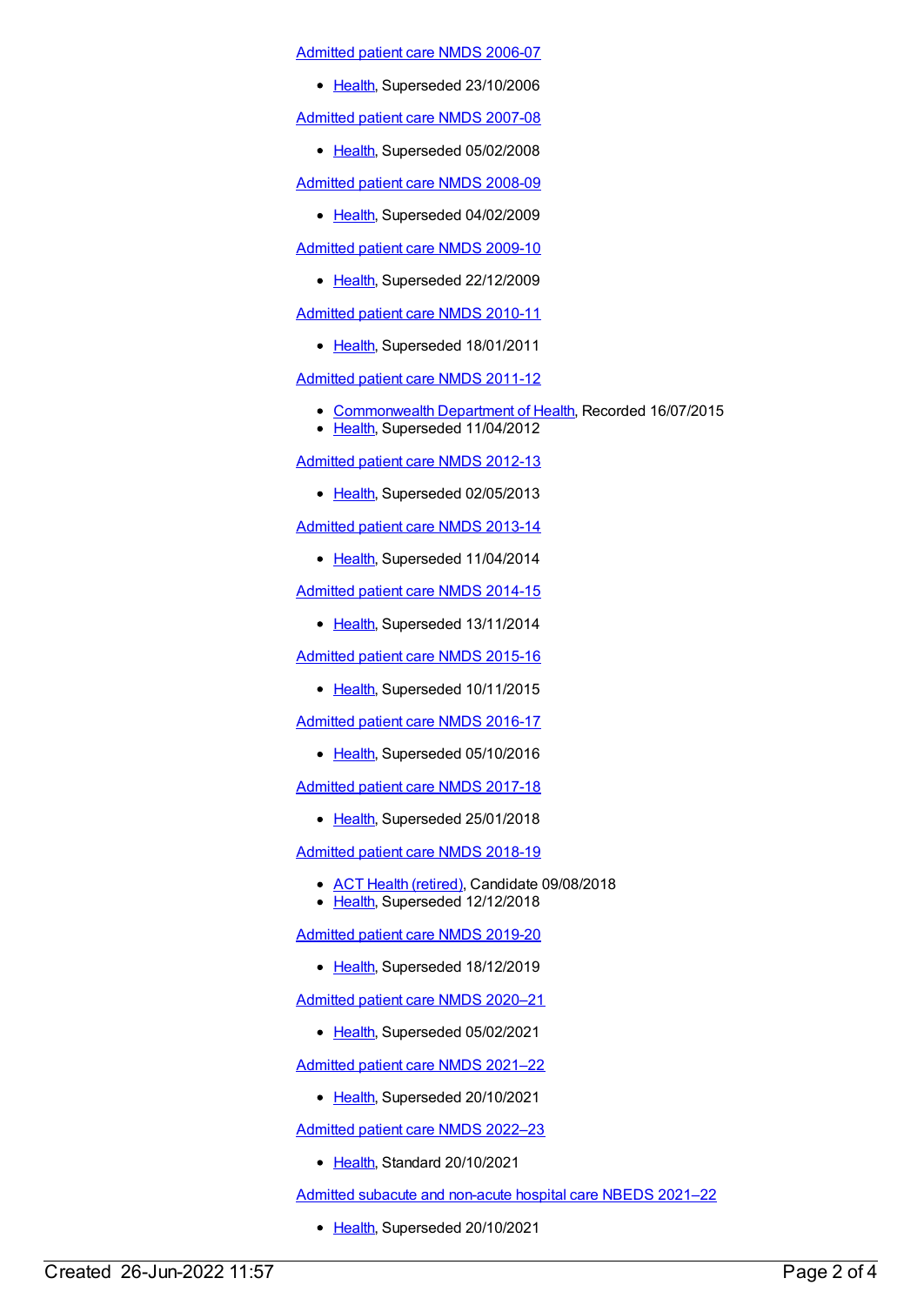Admitted subacute and [non-acute](https://meteor.aihw.gov.au/content/742177) hospital care NBEDS 2022–23

• [Health](https://meteor.aihw.gov.au/RegistrationAuthority/12), Standard 20/10/2021

Clinical type of [dementia](https://meteor.aihw.gov.au/content/424470)

• [Health](https://meteor.aihw.gov.au/RegistrationAuthority/12), Recorded 15/11/2021

Dementia clinical [diagnosis](https://meteor.aihw.gov.au/content/737891) cluster

• [Health](https://meteor.aihw.gov.au/RegistrationAuthority/12), Recorded 15/11/2021

Dementia clinical [diagnosis](https://meteor.aihw.gov.au/content/737877) status

• [Health](https://meteor.aihw.gov.au/RegistrationAuthority/12), Recorded 15/11/2021

Dementia clinical [diagnosis](https://meteor.aihw.gov.au/content/422940) status code N

• [Health](https://meteor.aihw.gov.au/RegistrationAuthority/12), Recorded 15/11/2021

Dementia [comorbidities](https://meteor.aihw.gov.au/content/737976)

• [Health](https://meteor.aihw.gov.au/RegistrationAuthority/12), Recorded 15/11/2021

Dementia [diagnosing](https://meteor.aihw.gov.au/content/737940) clinician

• [Health](https://meteor.aihw.gov.au/RegistrationAuthority/12), Recorded 15/11/2021

Dementia [diagnosing](https://meteor.aihw.gov.au/content/737957) clinician code NN

• [Health](https://meteor.aihw.gov.au/RegistrationAuthority/12), Recorded 15/11/2021

Dementia living [arrangement](https://meteor.aihw.gov.au/content/737919) code NN

• [Health](https://meteor.aihw.gov.au/RegistrationAuthority/12), Recorded 15/11/2021

[Dementia](https://meteor.aihw.gov.au/content/737872) NBPDS

• [Health](https://meteor.aihw.gov.au/RegistrationAuthority/12), Recorded 15/11/2021

Dementia [residential](https://meteor.aihw.gov.au/content/745630) setting code NN

• [Health](https://meteor.aihw.gov.au/RegistrationAuthority/12), Recorded 15/11/2021

Method of dementia [diagnosis](https://meteor.aihw.gov.au/content/737965)

• [Health](https://meteor.aihw.gov.au/RegistrationAuthority/12), Recorded 15/11/2021

Method of dementia [diagnosis](https://meteor.aihw.gov.au/content/737970) code N

● [Health](https://meteor.aihw.gov.au/RegistrationAuthority/12), Recorded 15/11/2021

Person-Clinical type of dementia

● [Health](https://meteor.aihw.gov.au/RegistrationAuthority/12), Recorded 15/11/2021

[Person—clinical](https://meteor.aihw.gov.au/content/424085) type of dementia, code NN

● [Health](https://meteor.aihw.gov.au/RegistrationAuthority/12), Recorded 15/11/2021

[Person—dementia](https://meteor.aihw.gov.au/content/737978) comorbidities

• [Health](https://meteor.aihw.gov.au/RegistrationAuthority/12), Recorded 15/11/2021

[Person—dementia](https://meteor.aihw.gov.au/content/737988) comorbidities, diagnosis code (ICD-10-AM 12th edn) ANN{.N[N]}

• [Health](https://meteor.aihw.gov.au/RegistrationAuthority/12), Recorded 15/11/2021

Person-dementia diagnosing clinician

• [Health](https://meteor.aihw.gov.au/RegistrationAuthority/12), Recorded 15/11/2021

Person-dementia diagnosing clinician, code NN